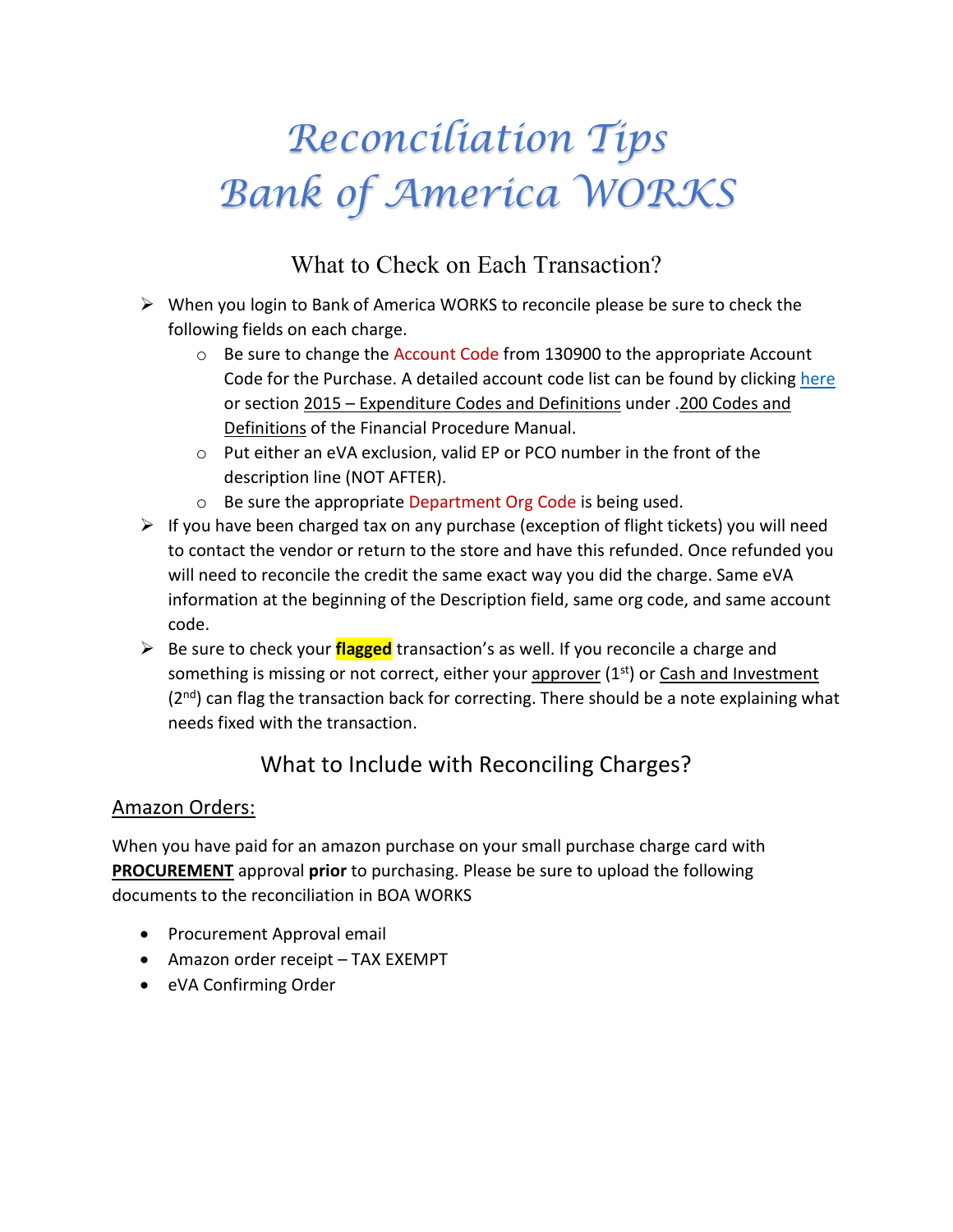# The Supply Room Company:

Reconciling a TSRC charge on your SPCC please be sure to upload the following to BOA WORKS.

- Either the eVA order with the PCO number or the email confirmation that you receive once the order is placed.
- The packing slip that is obtained once the items are received to verify that the items was received.

# Flight Purchase's:

Reconciling a flight purchase you can use eVA exclusion 02 in the front of the description field and be sure to upload the following information.

- Flight receipt being sure to show the flight class as **economy.**
- If the receipt and the itinerary are separate documents, please upload the itinerary as well.

# Conference Registrations:

You may be asked to register faculty for a conference and you need to reconcile the charge. You can use eVA exclusion 02 at the beginning of the description field. Please upload the following:

- Receipt showing what conference this is for, the date, the amount paid, and that it was paid on a VISA hopefully showing the last 4 of the credit card.
- If you can find a snip of the conference information, dates and location on the conference website (if not included in the receipt information) please upload this as well.

### Memberships:

A membership to a professional Organization (Not warehouse Memberships) you can use an eVA 03 exclusion at the beginning of the description field.

- Upload the receipt that was received once the membership was paid.
	- $\circ$  Please make sure this membership receipt tells us where the membership is to, the date, amount, and shows that it was paid on a VISA preferably with the last 4 digits of the card showing on the receipt.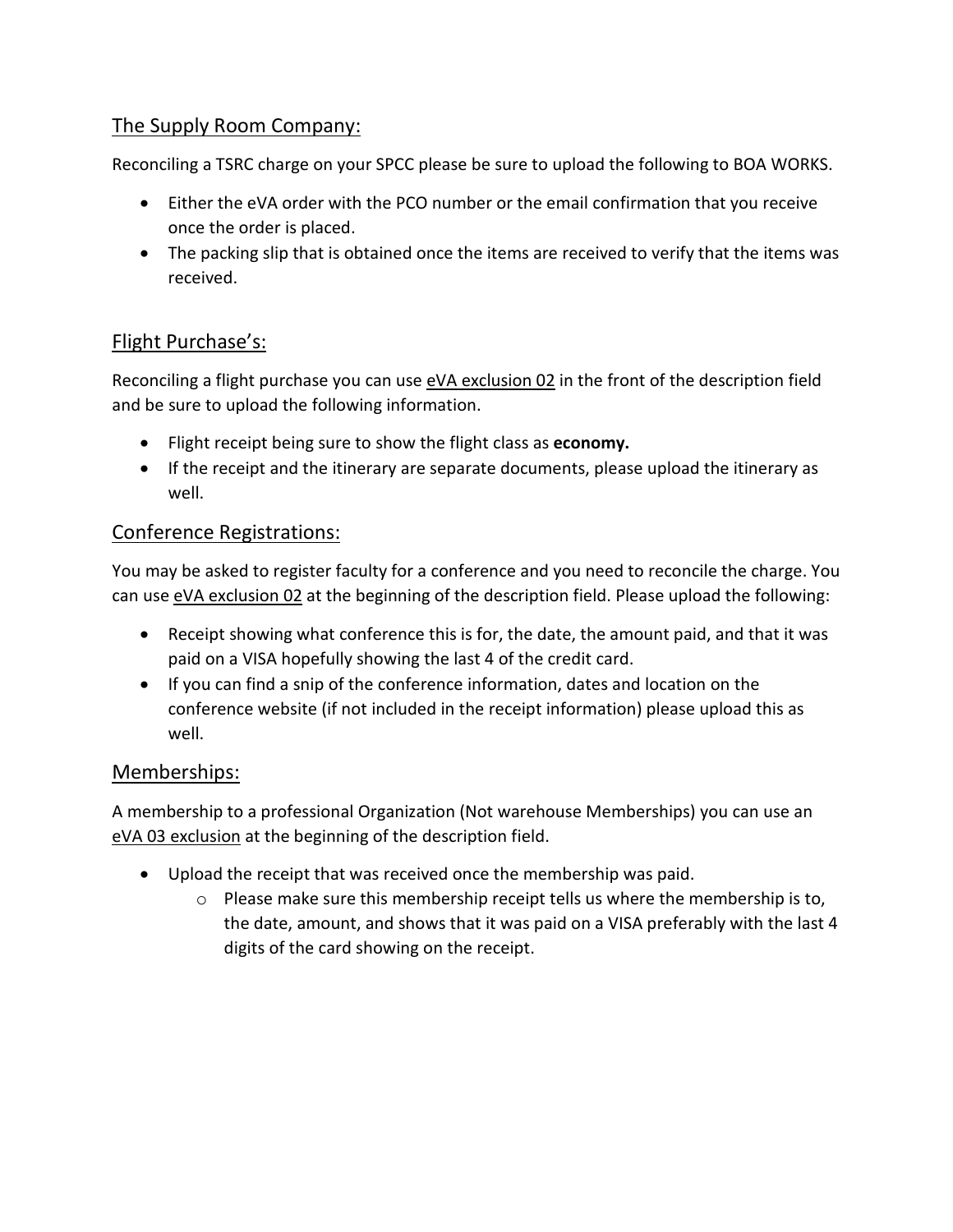# Point of Sale Purchases:

At the beginning of the description field, you can use eVA exclusion 01.

- Upload the **itemized** receipt showing what was bought, how many, and the price of each
- Make sure no tax was charged
	- $\circ$  If tax was charged you will need to go back to the store and have the tax amount credit to your card
- If you have received special permission to purchase something that is not normally okay to purchase then upload the email from **Cash and Investments** office that allows this purchase

# Pizza Purchase:

Any Pizza Purchase no matter the purchasing location will need to have the following uploaded to the Bank of America WORKS reconciliation. THIS IS ONLY FOR PIZZA - unless you have special permission from Cash and Investment Office **Prior** to purchasing due to a food allergy.

- **Itemized** receipt, telling how many pizzas were purchased, what kind they were, size, the date, total, and tip (not to exceed 20% of the pizza purchase total prior to delivery charge)
- The credit card machine receipt signed by the cardholder
- Completed Food and Beverage Certificate Form
- List of Attendees and their affiliation with JMU
- Agenda
- If special permission is granted due to a food allergy upload the approval email from Cash and Investment Office

# Training:

If you have paid for a training on your SPCC that was paid directly to the professional organization sponsoring the training class: at the beginning of the description line, you can use eVA exclusion 04. Please upload the following:

• The receipt showing the amount paid, the date, the organization that was paid, and what the training was for